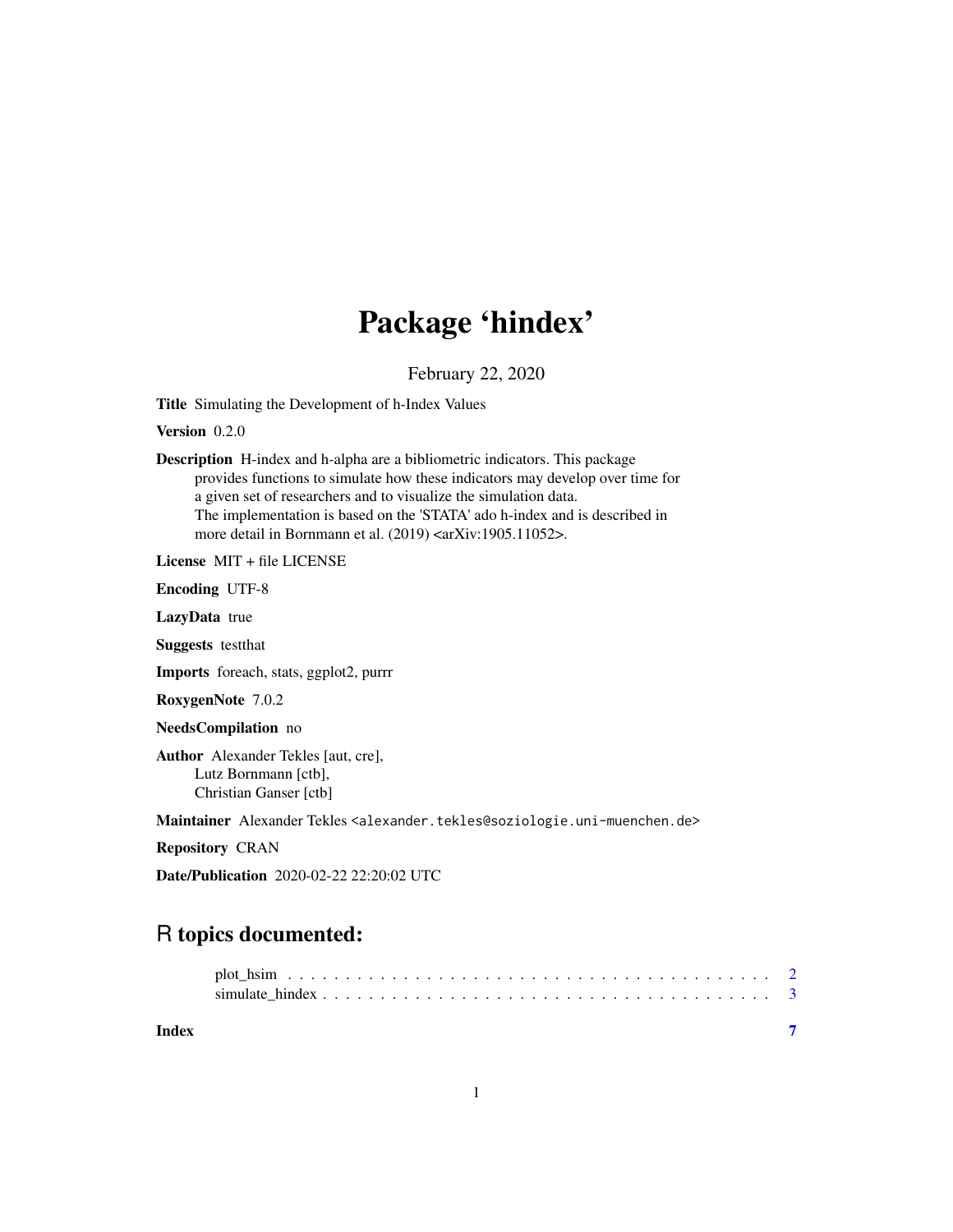<span id="page-1-0"></span>

#### **Description**

Plot the result of a simulation computed by simulate\_hindex.

#### Usage

```
plot_hsim(
  simdata,
  plot_hindex = FALSE,
  plot_halpha = FALSE,
  plot_toppapers = FALSE,
  plot_mindex = FALSE,
  subgroups = FALSE,
  group_boundaries = NULL,
  exclude_group_boundaries = FALSE,
  plot_group_diffs = FALSE
\mathcal{L}
```
#### Arguments

| simdata     | The result of a simulation returned by simulate_hindex.                                                                                                  |
|-------------|----------------------------------------------------------------------------------------------------------------------------------------------------------|
| plot_hindex | If this parameter is set to TRUE, the h-index values are plotted.                                                                                        |
| plot_halpha | If this parameter is set to TRUE, the h-alpha values are plotted.                                                                                        |
|             | plot_toppapers If this parameter is set to TRUE, the numbers of top-10% papers are plotted.                                                              |
| plot_mindex | If this parameter is set to TRUE, the mindex values are plotted.                                                                                         |
| subgroups   | If this parameter is set to TRUE, the subgroups in simdata are considered for<br>grouping plotting the index values separately for each of these groups. |
|             |                                                                                                                                                          |

group\_boundaries

Alternative to subgroups for specifying groups of scientists for plotting the index values separately for these groups. Here, the groups are specified based on the initial h-index of the agents. group\_boundaries must be a list of vectors or a vector of integers specifying the groups. If a list is specified, each element must be a vector of length 2 representing the lower and the upper bound for the initial h-index (if the boundaries are included in the corresponding intervals is specified by the exclude\_group\_boundaries parameter). If a vector of integers is specified, each element in group\_boundaries separates two groups such that all agents with an initial h-index below this boundary (and equal to or above any lower boundary; if exclude\_group\_boundaries is set to TRUE, the initial h-index has to be above any lower boundary) are in the first group, and all agents with an initial h-index equal to or above this boundary (and below any higher boundary) are in the second group.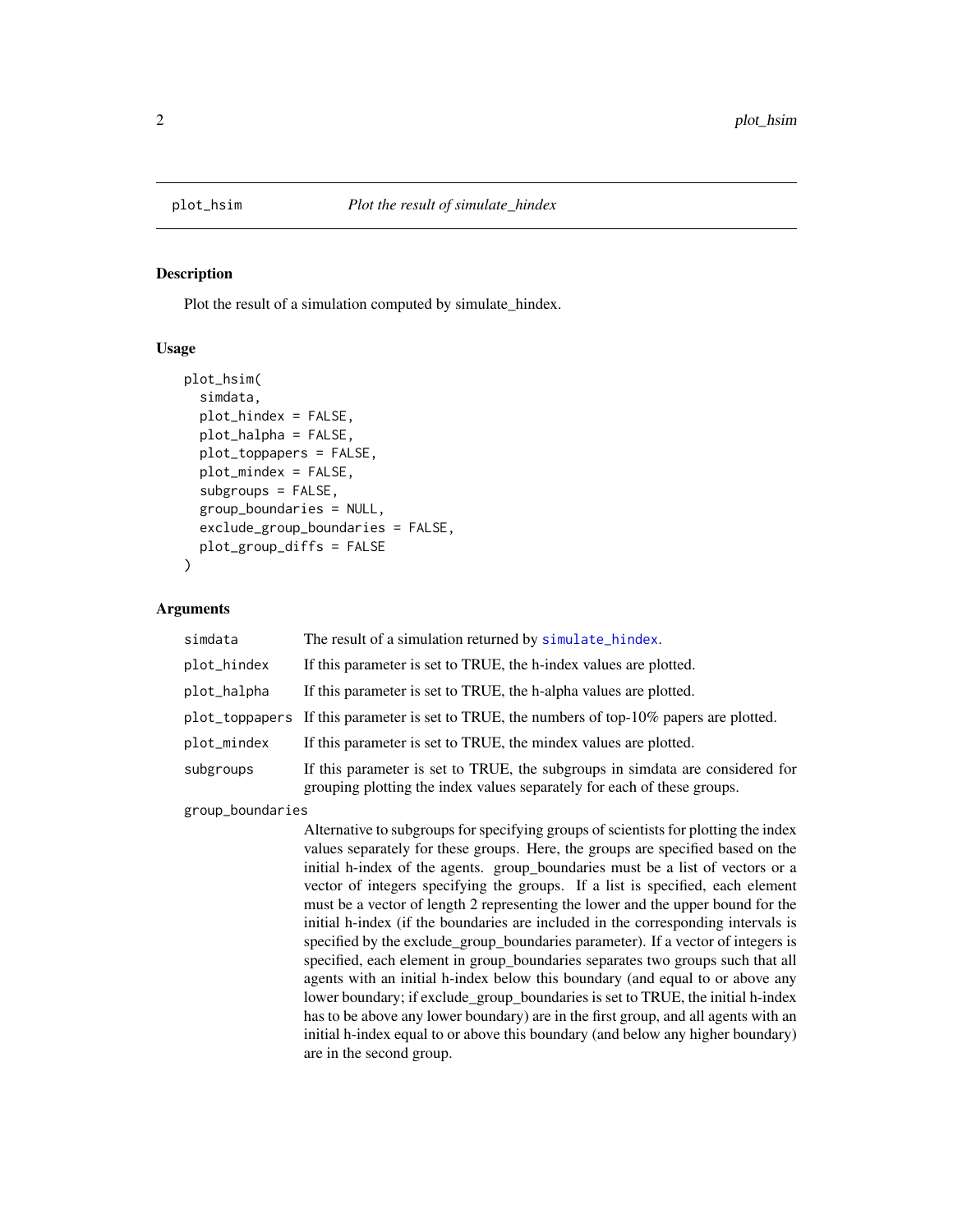#### <span id="page-2-0"></span>simulate\_hindex 3

exclude\_group\_boundaries

If this parameter is set to TRUE, the scientists are grouped such that those scientists whose initial h-index is equal to a boundary are not included.

plot\_group\_diffs

If this parameter is specified, the difference between the groups that are specified by group\_boundaries is plotted.

#### Value

A ggplot object ([ggplot](#page-0-0)).

#### Examples

```
set.seed(123)
simdata <- simulate_hindex(runs = 2, n = 20, periods = 3)
plot_hsim(simdata, plot_hindex = TRUE, plot_halpha = TRUE)
```
<span id="page-2-1"></span>simulate\_hindex *Simulate h-index and h-alpha values*

#### Description

Simulate the effect of publishing, being cited, and (strategic) collaborating on the development of h-index and h-alpha values for a specified set of agents.

#### Usage

```
simulate_hindex(
  runs = 1,
  n = 100,
  periods = 20,
  subgroups_distr = 1,
  subgroup_advantage = 1,
  subgroup\_exchange = 0,init_type = "fixage",
  distr_initial_papers = "poisson",
  max_{ag}e_scientists = 5,
  dpapers_pois_lambda = 2,
  dpapers_nbinom_dispersion = 1.1,
  dpapers_nbinom_mean = 2,
  productivity = 80,
  distr_citations = "poisson",
  dcitations_speed = 2,
  dcitations_peak = 3,
  dcitations_mean = 2,
  dcitations_dispersion = 1.1,
  coauthors = 5,
  strategic_teams = FALSE,
```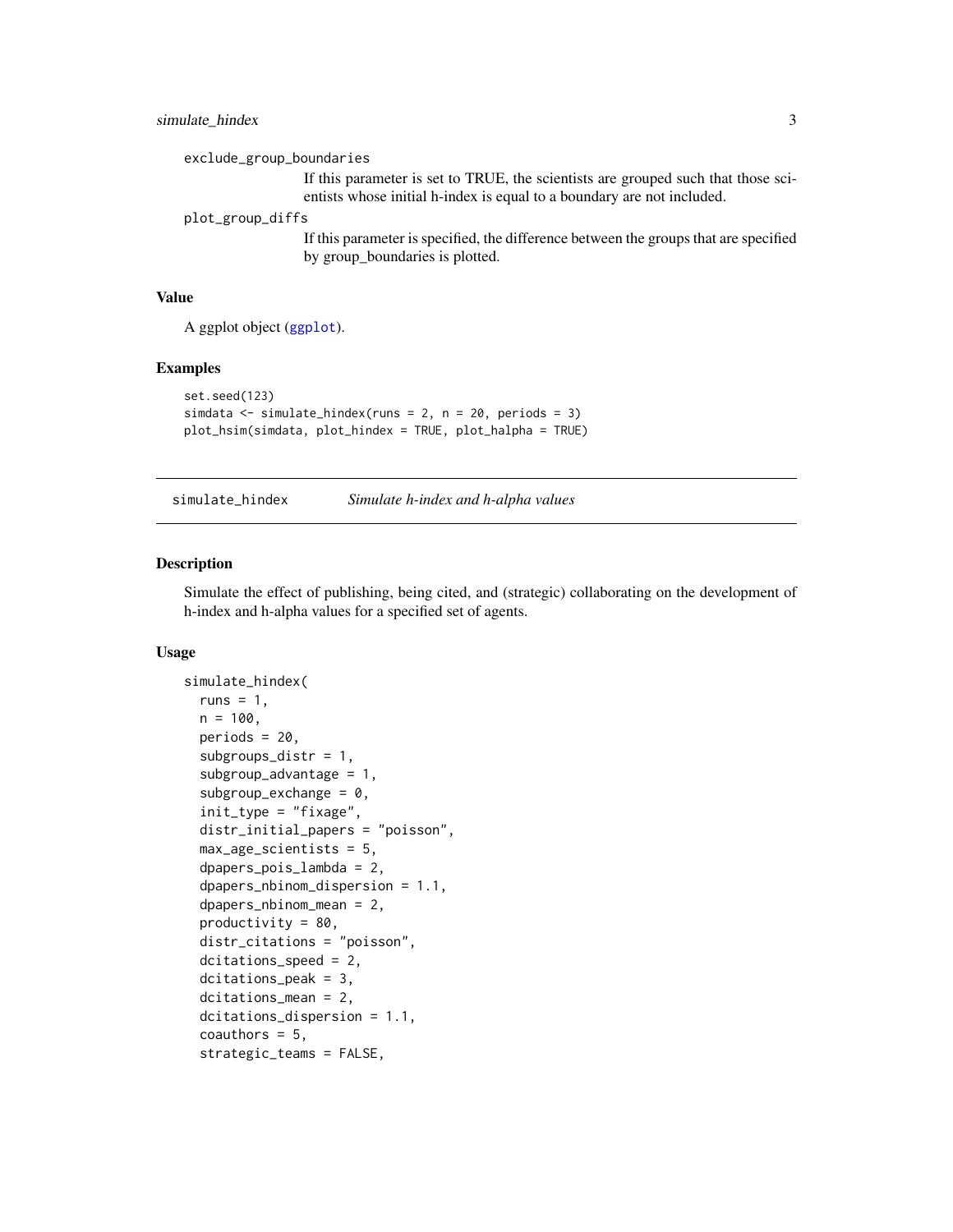```
diligence_share = 1,
 diligence_corr = 0,
 selfcitations = FALSE,
 update_alpha_authors = FALSE,
 boost = FALSE,
 boost_size = 0.1,
 alpha_share = 0.33\mathcal{L}
```
#### Arguments

| runs                      | Number of times the simulation is repeated.                                                                                                                                                                                                                               |  |  |  |
|---------------------------|---------------------------------------------------------------------------------------------------------------------------------------------------------------------------------------------------------------------------------------------------------------------------|--|--|--|
| n                         | Number of agents acting in each simulation.                                                                                                                                                                                                                               |  |  |  |
| periods                   | Number of periods the agents collaborate across in each period.                                                                                                                                                                                                           |  |  |  |
| subgroups_distr           |                                                                                                                                                                                                                                                                           |  |  |  |
|                           | Share of scientists in the first subgroup among all scientists                                                                                                                                                                                                            |  |  |  |
| subgroup_advantage        |                                                                                                                                                                                                                                                                           |  |  |  |
|                           | Factor by which citations of papers published by agents of subgroup 2 exceed<br>those of papers published by subgroup 1. This option is intended to reflect<br>subdisciplines with different citation levels.                                                             |  |  |  |
| subgroup_exchange         |                                                                                                                                                                                                                                                                           |  |  |  |
|                           | Share of agents publishing (alone or in collaboration) with the other subgroup<br>in each period. For example, when specifying subgroup_exchange = $.1,10\%$ of<br>each subgroup join the other subgroup each period.                                                     |  |  |  |
| init_type                 | Type of the initial setup. May be 'fixage' or 'varage'. For init_type = 'fix-<br>age', all initial papers have the same age (specified by max_age_scientists). For<br>init_type = 'varage', papers get a random age which is less than or equal to<br>max_age_scientists. |  |  |  |
| distr_initial_papers      |                                                                                                                                                                                                                                                                           |  |  |  |
|                           | Distribution of the papers the scientists have already published at the start of<br>the simulation. Currently, the poisson distribution ("poisson") and the negative<br>binomial distribution ("nbinomial") are supported.                                                |  |  |  |
| max_age_scientists        |                                                                                                                                                                                                                                                                           |  |  |  |
|                           | Maximum age of scientists at the start of the simulation. For init_type = varage,<br>a random age less than or equal to max_age_scientists is assigned to the initial<br>papers. For init_type = fixage, all papers are max_age_scientists old.                           |  |  |  |
| dpapers_pois_lambda       |                                                                                                                                                                                                                                                                           |  |  |  |
|                           | The distribution parameter for a poisson distribution of initial papers.                                                                                                                                                                                                  |  |  |  |
| dpapers_nbinom_dispersion |                                                                                                                                                                                                                                                                           |  |  |  |
|                           | Dispersion parameter of a negative binomial distribution of initial papers.                                                                                                                                                                                               |  |  |  |
| dpapers_nbinom_mean       |                                                                                                                                                                                                                                                                           |  |  |  |
|                           | Expected value of a negative binomial distribution of initial papers.                                                                                                                                                                                                     |  |  |  |
| productivity              | The share of papers published by the 20% most productive agents in percentage.<br>This parameter is only used for init_type = 'varage'. For init_type = 'fixage',<br>diligence_share and diligence_corr can be used to control the productivity of<br>scientists.         |  |  |  |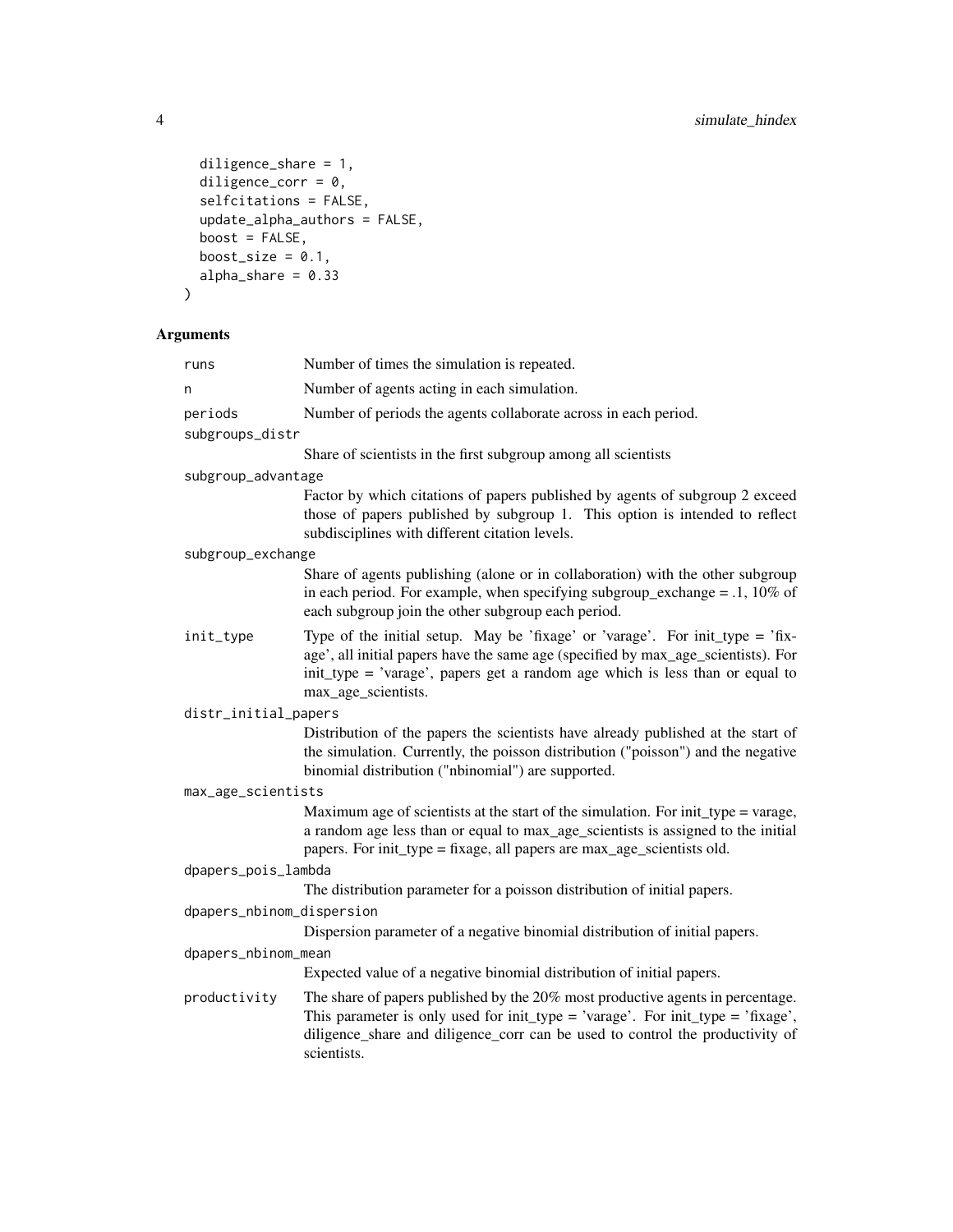| distr_citations       |                                                                                                                                                                                                                                                                                                                                                                                                                                                             |
|-----------------------|-------------------------------------------------------------------------------------------------------------------------------------------------------------------------------------------------------------------------------------------------------------------------------------------------------------------------------------------------------------------------------------------------------------------------------------------------------------|
|                       | Distribution of citations the papers get. The expected value of this distribu-<br>tion follows a log-logistic function of time. Currently, the poisson distribution<br>("poisson") and the negative binomial distribution ("nbinomial") are supported.                                                                                                                                                                                                      |
| dcitations_speed      |                                                                                                                                                                                                                                                                                                                                                                                                                                                             |
|                       | The steepness (shape parameter) of the log-logistic time function of the expected<br>citation values.                                                                                                                                                                                                                                                                                                                                                       |
| dcitations_peak       |                                                                                                                                                                                                                                                                                                                                                                                                                                                             |
|                       | The period after publishing when the expected value of the citation distribution<br>reaches its maximum.                                                                                                                                                                                                                                                                                                                                                    |
| dcitations_mean       |                                                                                                                                                                                                                                                                                                                                                                                                                                                             |
|                       | The maximum expected value of the citation distribution (at period dcitations_peak<br>after publishing, the citation distribution has dcitations_mean).                                                                                                                                                                                                                                                                                                     |
| dcitations_dispersion |                                                                                                                                                                                                                                                                                                                                                                                                                                                             |
|                       | For a negative binomial citation distribution, dcitations_dispersion is a factor by<br>which the variance exceeds the expected value.                                                                                                                                                                                                                                                                                                                       |
| coauthors             | Average number of coauthors publishing papers.                                                                                                                                                                                                                                                                                                                                                                                                              |
| strategic_teams       |                                                                                                                                                                                                                                                                                                                                                                                                                                                             |
|                       | If this parameter is set to TRUE, agents with high h-index avoid co-authorships<br>with agents who have equal or higher h-index values (they strategically select<br>co-authors to improve their h-alpha index). This is implemented by assigning the<br>agents with the highest h-index values to separate teams and randomly assigning<br>the other agents to the teams. Otherwise, the collaborating agents are assigned<br>to co-authorships at random. |
| diligence_share       |                                                                                                                                                                                                                                                                                                                                                                                                                                                             |
|                       | The share of agents publishing in each period. Only used for init_type = 'fixage'.                                                                                                                                                                                                                                                                                                                                                                          |
| diligence_corr        | The correlation between the initial h-index value and the probability to publish<br>in a given period. This parameter only has an effect if diligence_share $< 1$ . Only<br>used for $init_type = 'fixage'.$                                                                                                                                                                                                                                                |
| selfcitations         | If this parameter is set to TRUE, a paper gets one additional citation if at least<br>one of its authors has a h-index value that exceeds the number of previous ci-<br>tations of the paper by one or two. This reflects agents strategically citing their<br>own papers with citations just below their h-index to accelerate the growth of<br>their h-index.                                                                                             |
| update_alpha_authors  |                                                                                                                                                                                                                                                                                                                                                                                                                                                             |
|                       | If this parameter is set to TRUE, the alpha author of newly written papers is de-<br>termined every period based on the current h-index values of its authors. Without<br>this option, the alpha author is determined when the paper is written and held<br>constant from then on.                                                                                                                                                                          |
| boost                 | If this parameter is set to TRUE, papers of agents with a higher h-index are cited<br>more frequently than papers of agents with lower h-index. For each team, this<br>effect is based on the team's co-author with the highest h-index within this team.                                                                                                                                                                                                   |
| boost_size            | Magnitude of the boost effect. For every additional h point of a paper's co-author<br>who has the highest h-index among all of the paper's co-authors, citations of the<br>paper are increased by boost_size, rounded to the next integer.                                                                                                                                                                                                                  |
| alpha_share           | The share of previously published papers where the corresponding agent is alpha<br>author.                                                                                                                                                                                                                                                                                                                                                                  |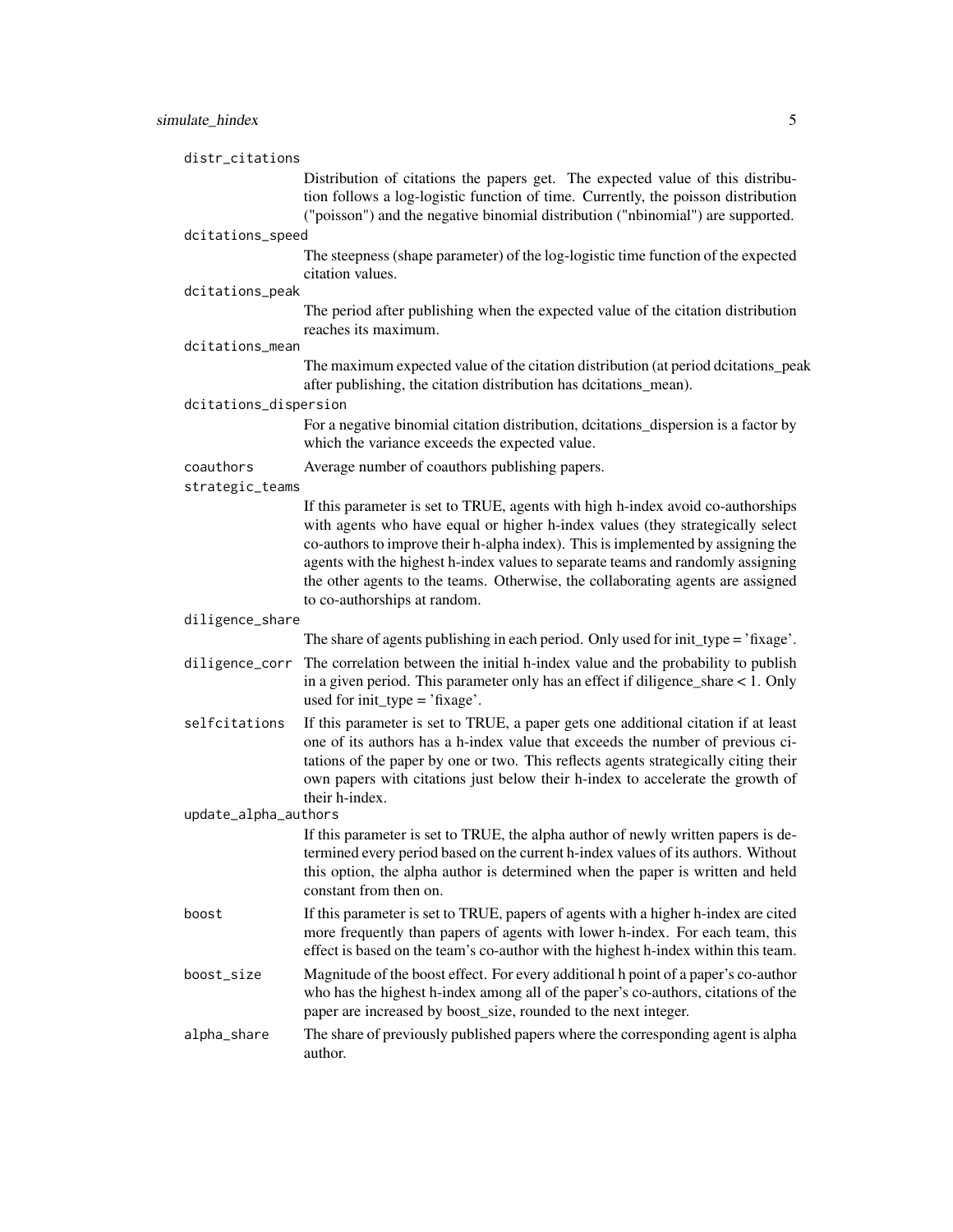#### Value

For each run, the h-index values and the h-alpha values for each period are stored in a list of lists.

#### Examples

```
set.seed(123)
simdata <- simulate_hindex(runs = 2, n = 20, periods = 3)
plot_hsim(simdata, plot_hindex = TRUE)
```